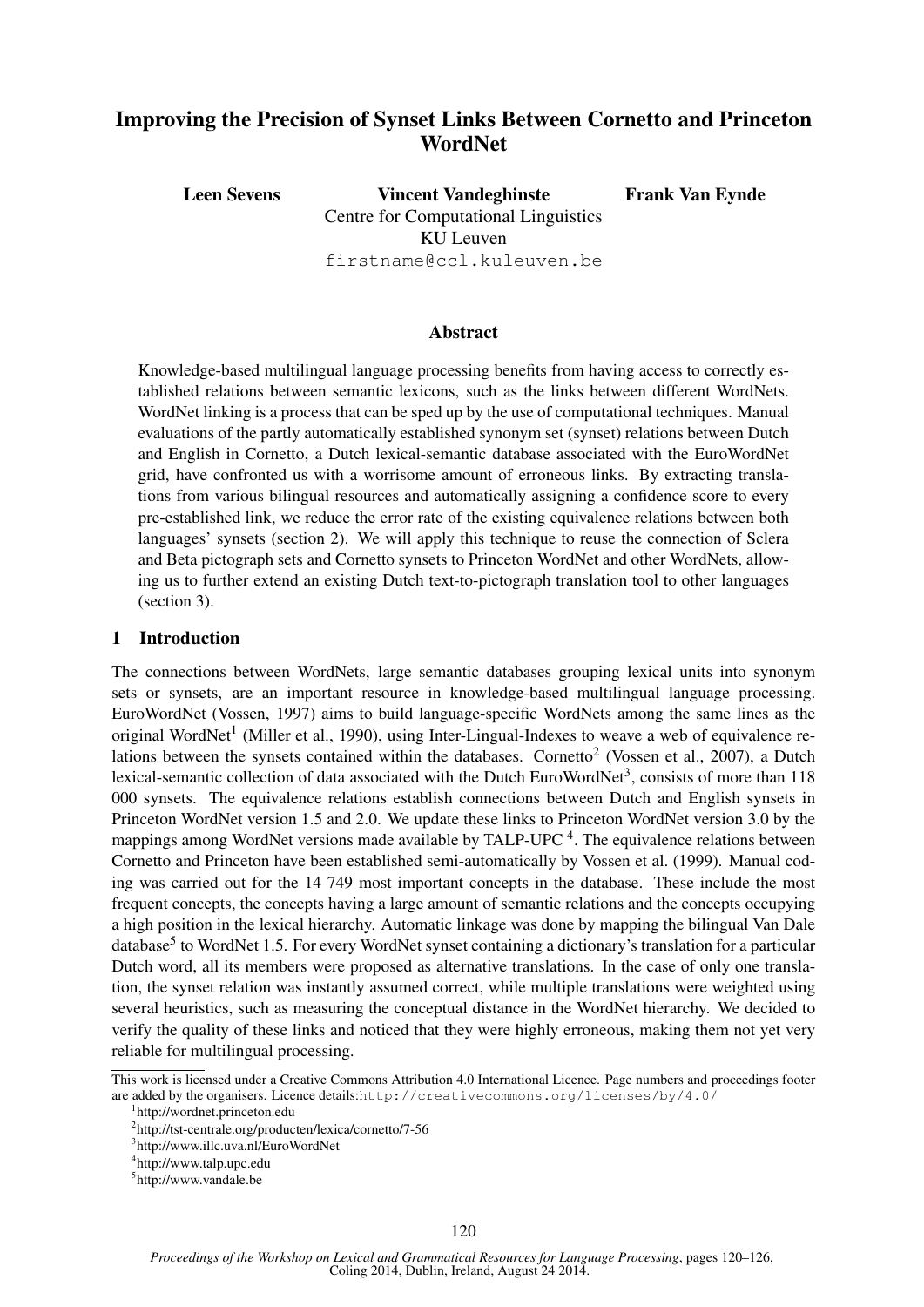#### 2 Improving the equivalence relations between Cornetto and Princeton WordNet

We manually evaluated the quality of the links between 300 randomly selected Cornetto synsets and their supposedly related Princeton synsets. A Cornetto synset is often linked to more than one Princeton synset. We found an erroneous link in 35.27% of the 998 equivalence relations we evaluated.

Each Cornetto synset has about 3.3 automatically derived English equivalents, allowing to roughly compare our evaluation to an initial quality check of the equivalence relations performed by Vossen et al. (1999). They note that, in the case of synsets with three to nine translations, the percentages of correct automatically derived equivalents went down to 65% and 49% for nouns and verbs respectively. Our manual evaluations are in line with these results, showing that only 64.73% of all the connections in our sample are correct. An example of where it goes wrong is the Cornetto synset for the animal *tor "beetle"*, which is not only appropriately linked to correct synsets (such as *beetle* and *bug*), but also mistakenly to the Princeton synset for the computational *glitch*. This flaw is most probably caused by the presence of the synonym *bug*, which is a commonly used word for errors in computer programs. Examples like these are omnipresent in our data<sup>6</sup> and led us to conclude that the synset links between Cornetto and Princeton WordNet definitely could be improved.

We build a bilingual dictionary for Dutch and English and use these translations as an automatic indicator of the quality of equivalence relations. In order to create a huge list of translations we merge several translation word lists, removing double entries. Some are manually compiled dictionaries, while others are automatically derived word lists from parallel corpora: we extracted the 1-word phrases from the phrase tables built with Moses (Koehn et al., 2007) based on the GIZA++ word alignments (Och and Ney, 2003). Table 1 gives an overview.

This resulted in a coverage of 52.18% (43 970 out of 84 264) of the equivalence relations for which translation information was available in order to possibly confirm the relation.

| <b>Translation dictionary</b> | Reference            | <b>Method of compilation</b> |           |
|-------------------------------|----------------------|------------------------------|-----------|
| Wiktionary                    | www.wiktionary.org   | Manual                       | 23,575    |
| FreeDict                      | www.freedict.com     | Manual                       | 49,493    |
| Europarl                      | (Koehn, 2005)        | Automatic                    | 2,970,501 |
| Opus                          | (Tiedemann, 2009)    | Automatic                    | 6,223,539 |
| Sclera translations           | www.pictoselector.eu | Manual                       | 12,381    |

| Table 1: The used translation sources |
|---------------------------------------|
|---------------------------------------|

Figure 1 visualizes how we used the bilingual dictionaries to automatically evaluate the quality of the pre-established links between Cornetto and Princeton WordNet. We retrieve all the lemmas of the lexical units that were contained within a synset  $S_i$  (in our example, *snoepgoed "confectionary"* and *snoep* "candy" extracted from  $S_1$ ). Each of these lemmas is looked up in the bilingual dictionary, resulting in a *dictionary words list* of English translations.<sup>7</sup> This list is used to estimate the correctness of the equivalence relation between the Cornetto and the Princeton synset.

We retrieve the *lexical units list* from the English synset  $T_i$  (in our example *candy* and *confect* extracted from T1). We count the number of words in the *lexical units list* also appearing in the *dictionary words list* (the overlap being represented as the multiset Q). Translations appearing more than once are given more importance. For example, *candy* occurs twice, putting our overlap counter on 2. This overlap is normalized. In the example it is divided by 3 (*confect* + *candy* + *candy*, as the double count is taken into account), leaving us with a score of 66.67%. For the *gloss words list* we remove the stop words<sup>8</sup> and make an analogous calculation. In our example, *sweet* is counted twice (the overlap being represented as the multiset  $R$ ) and this number is divided by the total number of gloss words available (again taking

<sup>6</sup>Other examples: *nederig "humble"* was linked to the synset for *flexible* (as a synonym for *elastic*), *waterachtig "aquatic"* was linked to the synsets for *grey* and *mousy*, *rocker* (*hardrocker*) was linked to the synset for *rocking chair*, etc.

<sup>7</sup>Note that this list can contain doubles (such as *candy* and *delicacy*), as these translations would provide additional evidence to our scoring algorithm. It is therefore not the case that the dictionary words list represents a *set*. It represents a *multiset*.

<sup>8</sup> http://norm.al/2009/04/14/list-of-english-stop-words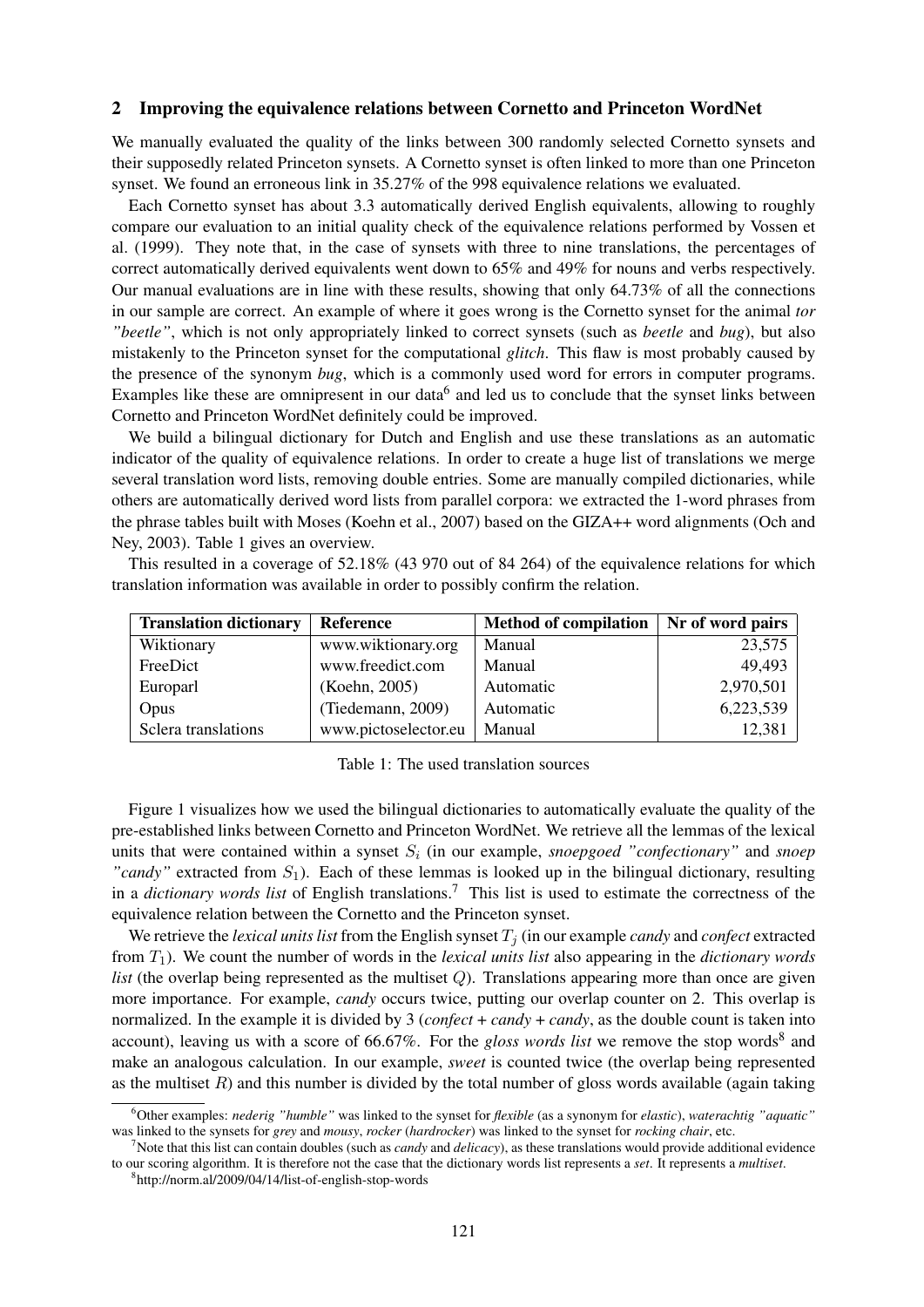

If score > threshold, then confirm equivalence relation

Figure 1: The scoring mechanism with examples

into account the double count). Averaging this score of 25% with our first result, we obtain a confidence score of 45.83% for this equivalence relation. We calculated this confidence score for every equivalence relation in Cornetto.

We checked whether the automatic scoring algorithm (section 2) (dis)agreed with the manual judgements in order to determine a satisfactory threshold value for the acceptance of synset links. Evaluation results are shown in figure 2. While the precision (the proportion of accurate links that the system got right) went slightly up as our criterium for link acceptance became stricter, the recall (the proportion of correct links that the system retrieved) quickly made a rather deep dive. The F-score reveals that the best trade-off is reached when synset links getting a score of 0% are rejected, retaining any link with a higher confidence score. The results in Table 3 shows that we were able to reduce the error rate to 21.09%, which is a relative improvement of 40.20% over the baseline.

# 3 Improving the equivalence relations in the context of text-to-pictograph translation

Being able to use the currently available technological tools is becoming an increasingly important factor in today's society. *Augmentative and Alternative Communication* (AAC) refers to the whole of communication methods which aim to assist people that are suffering from cognitive disabilities, helping them to become more socially active in various domains of daily life. Text-to-pictograph translation is a particular form of AAC technology that enables linguistically-impaired people to use the Internet independently.

Filtering away erroneous synset links in Cornetto has proven to be a useful way to improve the quality of a text-to-pictograph translation tool. Vandeghinste and Schuurman (2014) have connected pictograph sets to Cornetto synsets to enable text-to-pictograph translation. Equivalence relations are important to allow reusing these connections in order to link pictographs to synsets for other languages than Dutch.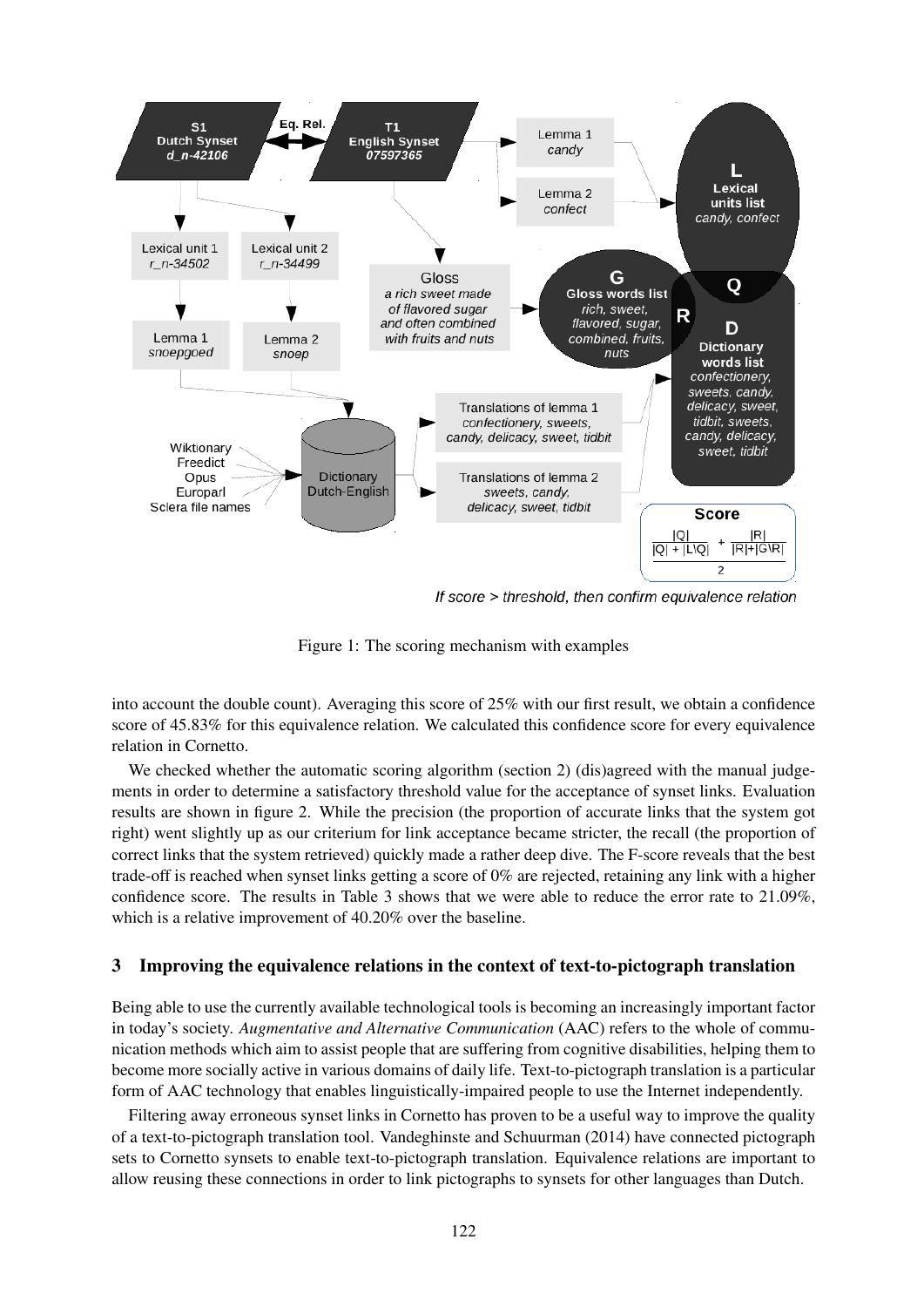

Figure 2: Precision (top line), recall (bottom line) and F-score (middle line) for different threshold values of link acceptance.

Vandeghinste and Schuurman (2014) released *Sclera2Cornetto*, a resource linking Sclera<sup>9</sup> pictographs to Cornetto synsets. Currently, over 13 000 Sclera pictographs are made available online, 5 710 of which have been manually linked to Cornetto synsets. We want to build a text-to-pictograph conversion with English and Spanish as source languages, reusing the Sclera2Cornetto data.

By improving Cornetto's pre-established equivalence relations with Princeton synsets, we can connect the Sclera pictographs with Princeton WordNet for English. The latter, in turn, will then be used as the intermediate step in our process of assigning pictographs to Spanish synsets.

Manual evaluations were made for a randomly generated subset of the synsets that were previously used by Vandeghinste and Schuurman (2014) for assigning Sclera and Beta<sup>10</sup> pictographs to Cornetto. Beta pictographs are another pictograph set for which a link between the pictographs and Cornetto was provided by Vandeghinste (2014).

Table 2 presents the coverage of our bilingual dictionary for synsets being connected to Sclera and Beta pictographs, which is clearly higher than the coverage over all synsets.

|                     | Covered         | <b>Total</b> | <b>Difference with All synsets</b> |
|---------------------|-----------------|--------------|------------------------------------|
| All synsets         | 43 970 (52.18%) | 84 264       |                                    |
| Sclera baseline     | 5 294 (88.80%)  | 5962         | 36.62%                             |
| <b>Beta synsets</b> | 3 409 (88.94%)  | 3 8 3 3      | 36.76%                             |

Table 2: Dictionary Coverage for different sets of synsets

Table 3 shows that the error rate of Cornetto's equivalence relations on the Sclera and Beta subsets is much lower than the error rate on the whole set (section 2). We attribute this difference to the fact that Vossen et al. (1999) carried out manual coding for the most important concepts in the database (see section 1), as the Sclera and Beta pictographs tend to belong to this category. In these cases, every synset has between one and two automatically derived English equivalents on the average, allowing us to roughly compare with the initial quality check of the equivalence relations performed by Vossen et al. (1999) showing that, in the event of a Dutch synset having only one English equivalent, 86% of the nouns and 78% of the verbs were correctly linked, while the ones having two equivalents were appropriate in 68% and 71% of the cases respectively.

The F-score in Figure 3 reveals that the best trade-off between precision and recall is reached at the  $> 0\%$  threshold value, improving the baseline precision for both Sclera and Beta. We now retrieve all English synsets for which a non-zero score was obtained in order to assign Sclera and Beta pictographs to Princeton WordNet.

<sup>9</sup> http://www.sclera.be

<sup>10</sup>http://www.betavzw.be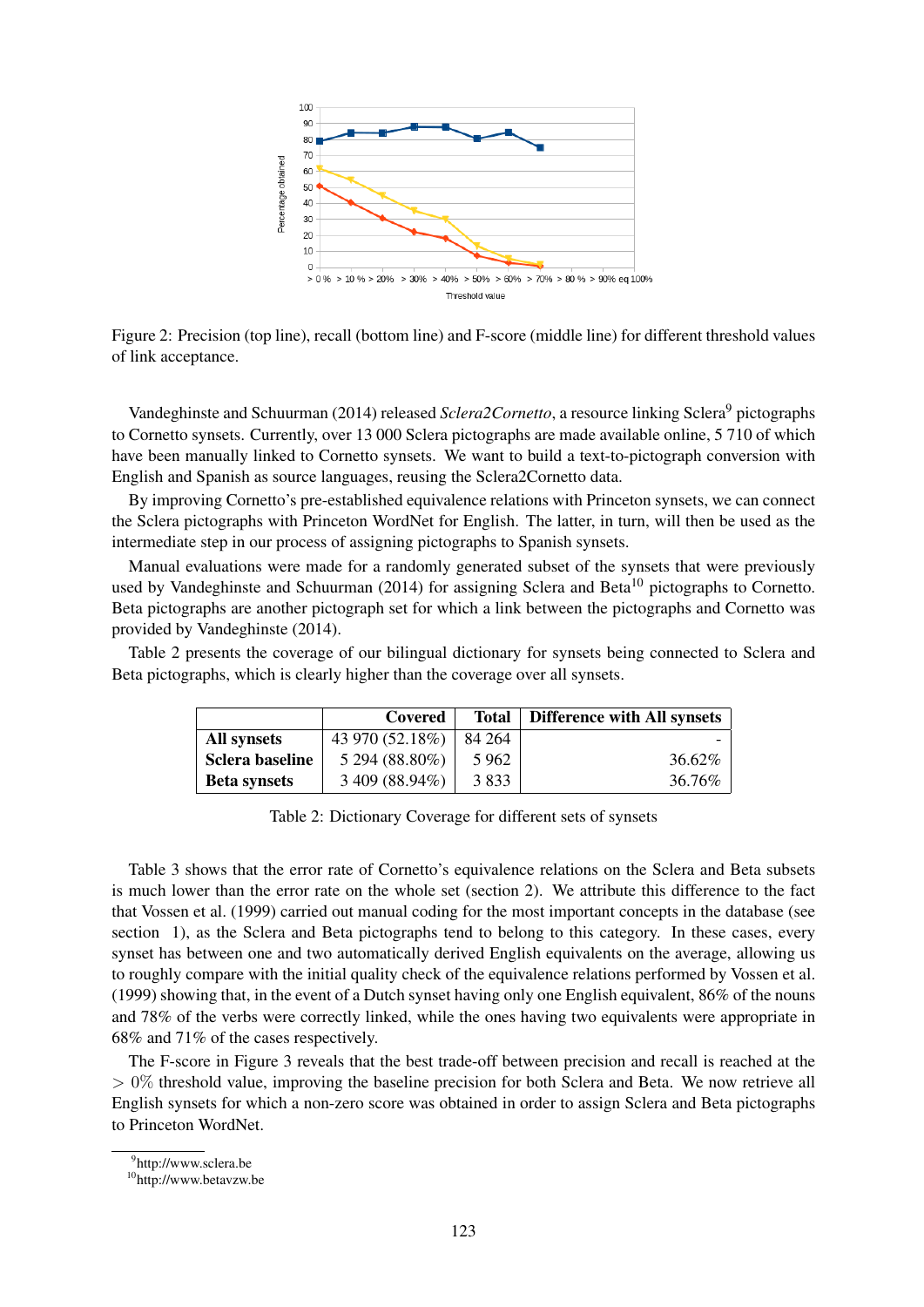

Figure 3: Precision (top line), recall (bottom line) and F-score (middle line) for Sclera and Beta synsets respectively, for different threshold values of link acceptance.

|               | <b>Baseline</b> | Current   | <b>Relative improvement</b> |
|---------------|-----------------|-----------|-----------------------------|
| All           | 35.27%          | 21.09%    | 40.20%                      |
| <b>Sclera</b> | 14.50%          | 9.95%     | 31.38%                      |
| <b>Beta</b>   | $15.77\%$       | $13.47\%$ | 14.58%                      |

Table 3: The reduction in error rates of Cornetto's equivalence relations.

# 4 Related work

Using bilingual dictionaries to initiate or improve WordNet linkage has been applied elsewhere. Linking Chinese lemmata to English synsets (Huang et al., 2003) to create the Chinese WordNet is one such example. The 200 most frequent Chinese words and the 10 most frequent adjectives were taken as a starting set and found as translation equivalences for 496 English lemmata, making each Chinese lemma corresponding to 2.13 English synsets on average. Evaluations showed that 77% of the 496 equivalent pairs were synonymous. This accuracy rate dropped to 62.7% when the list of equivalence pairs was extended by including all WordNet synonyms. Sornlertlamvanich et al. (2008) assign synsets to bilingual dictionaries for Asian languages by considering English equivalents and lexical synonyms, listing all English translations and scoring synsets according to the amount of matching translations found, yielding an average accuracy rate of 49.4% for synset assignment to a Thai-English dictionary and an accuracy rate of 93.3% for synsets that are attributed the highest confidence score. Joshi et al. (2012) generate candidate synsets in English, starting with synsets in Hindi. For each Hindi synset, a bag of words is obtained by parsing its gloss, examples and synonyms. Using a bilingual dictionary, these Hindi words are translated to English. Various heuristics are used to calculate the intersection between the translated bag of words and the synset words, concepts or relations of the target language, such as finding the closest hyperonym synset (accuracy rate of 79.76%), the closest common synset word bag (accuracy rate of 74.48%) and the closest common concept word bag (accuracy rate of 55.20%). Finally, Soria et al. (2009) develop a mechanism for enriching monolingual lexicons with new semantic relations by relying on the use of Inter-Lingual-Indexes to link WordNets of different languages. However, the quality of these links is not evaluated.

### 5 Conclusions and future work

We have shown that a rather large reduction in error rates (a relative improvement of 40.20% on the whole set) concerning the equivalence relations between Cornetto and Princeton WordNet can be acquired by applying a scoring algorithm based on bilingual dictionaries. The method can be used to create new equivalence relations as well. Contrasting our results with related work shows that we reach at least the same level of correctness, although results are hard to compare because of conceptual differences between languages. An accuracy rate of 78.91% was obtained for the general set of Cornetto's equivalence relations, while its subset of Sclera and Beta synsets (denoting frequent concepts) acquired final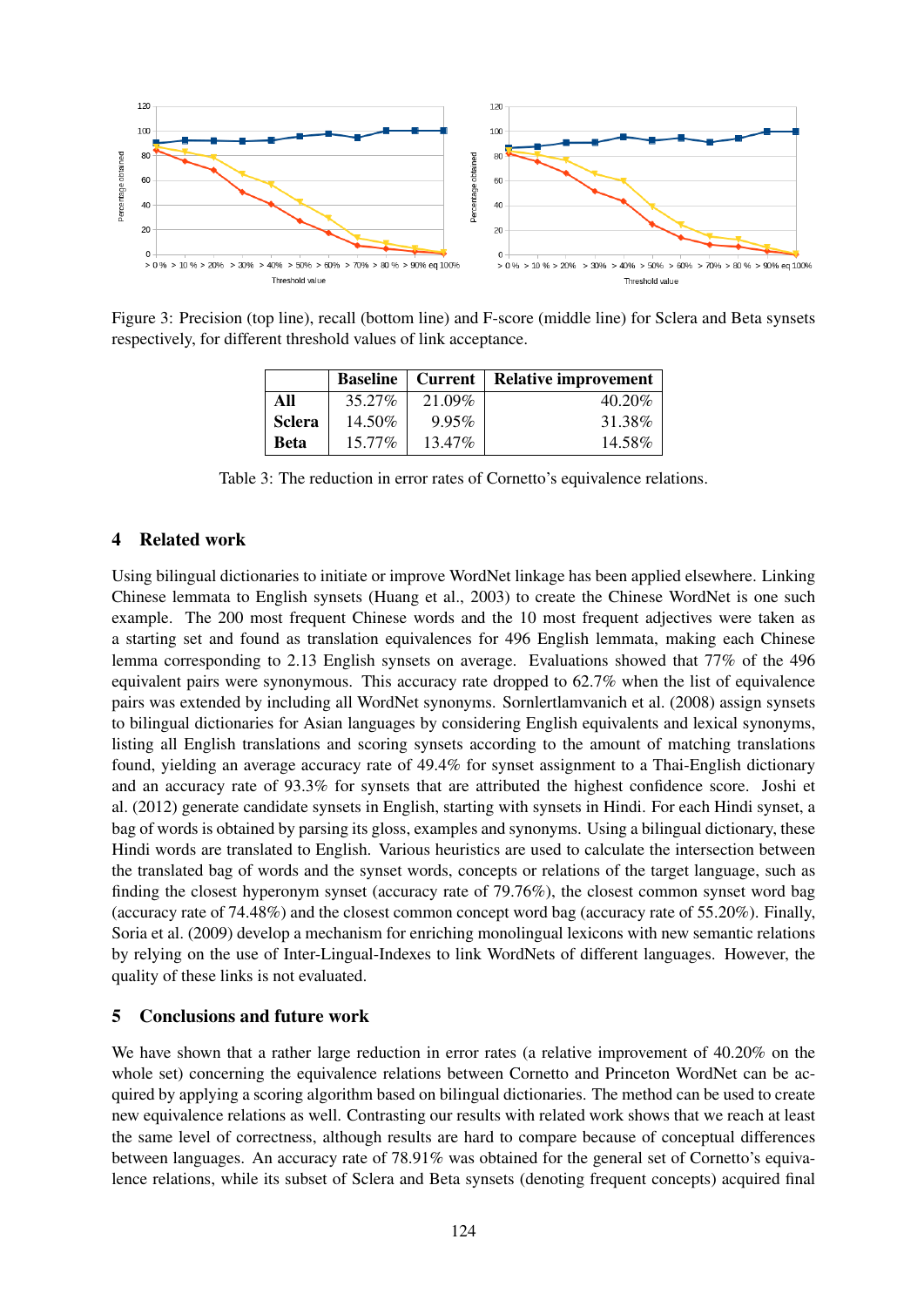precision rates of 90.05% and 86.53% respectively (compare with section 4).

One advantage of our method is that it could easily be reused to automatically build reliable links between Princeton WordNet and brand-new WordNets. Unsupervised clustering methods can provide us with synonym sets in the source language, after which the bilingual dictionary technique and the scoring algorithm can be applied in order to provide us with satisfactory equivalence relations between both languages. Semantic relations between synsets can then also be transferred from Princeton to the source language's WordNet.

Our improved links will be integrated in the next version of Cornetto. Future work will consist of scaling to other languages through other relations between WordNets.

### 6 Acknowledgements

We would like to thank Tom Vanallemeersch for providing us with the EuroParl and Opus alignment tables. We are also grateful to Martijn van der Kooij for sending us the mappings between the Dutch and English Sclera pictograph file names made in the Picto-selector project.

The research in this paper was partly funded by the support fund M.M. Delacroix under the Picto project, by the EU-CIP project Able-To-Include, and by the Program Advisory Committee of the Advanced Master of Artificial Intelligence of the University of Leuven.

### References

- Chu-Ren Huang, Elanna Tseng, Dylan Tsai and Brian Murphy. 2003. Cross-lingual Portability of Semantic relations: Bootstrapping Chinese WordNet with English WordNet Relations. *Languages and Linguistics*, 4(3): 509–532. Academia Sinica, Taipei.
- Salil Joshi, Arindam Chatterjee, Arun Karthikeyan Karra and Pushpak Bhattacharyya. 2012. Eating Your Own Cooking: Automatically Linking Wordnet Synsets of Two Languages. *COLING (Demos)*: 239–246.
- Philip Koehn. 2005. Europarl: A Parallel Corpus for Statistical Machine Translation. *Conference Proceedings: the tenth Machine Translation Summit*: 79–86. Phuket, Thailand.
- Philip Koehn, Hieu Hoang, Alexandra Birch, Chris Callison-Burch, Marcello Federico, Nicola Bertoldi, Brooke Cowan, Wade Shen, Christine Moran, Richard Zens, Chris Dyer, Ondrej Bojar, Alexandra Constantin and Evan Herbst. 2007. Moses: Open Source Toolkit for Statistical Machine Translation *Annual Meeting of the Association for Computational Linguistics (ACL), demonstration session*. Prague, Czech Republic.
- George A. Miller, Richard Beckwidth, Christiane Fellbaum, Derek Gross and Katherine Miller. 1990. Introduction to WordNet: An On-line Lexical Database. *International Journal of Lexicography*, 3(4): 235–244.
- Franz Josef Och and Hermann Ney. 2003. A Systematic Comparison of Various Statistical Alignment Models. *Computational Linguistics*, 29(1): 19–51.
- Claudia Soria, Monica Monachini, Francesca Bertagna, Nicoletta Calzolari, Chu-Ren Huang, Shu-Kai Hsieh, Andrea Marchetti and Maurizio Tesconi. 2009. Exploring Interoperability of Language Resources: the Case of Cross-lingual Semi-automatic Enrichment of Wordnets. In A. Witt, U. Heid, F. Sasaki and G. Serasset (eds). ´ *Special Issue on Interoperability of Multilingual Language Processing. Language Resources and Evaluation.*, 43(1): 87–96.
- Virach Sornlertlamvanich, Thatsanee Charoenporn, Chumpol Mokarat, Hitoshi Isahara, Hammam Riza and Purev Jaimai. 2008. Synset Assignment for Bi-lingual Dictionary with Limited Resource. *Proceedings of the Third International Joint Conference on Natural Language Processing*: 673–678.
- Jrg Tiedemann. 2009. News from OPUS A Collection of Multilingual Parallel Corpora with Tools and Interfaces. In N. Nicolov and K. Bontcheva and G. Angelova and R. Mitkov (eds). *Recent Advances in Natural Language Processing*, Volume V. John Benjamins: Amsterdam/Philadelphia.

Vincent Vandeghinste. *Linking Pictographs to Synsets: Beta2Cornetto*. Technical report.

Vincent Vandeghinste and Ineke Schuurman. 2014. *Linking Pictographs to Synsets: Sclera2Cornetto*. LREC 2014. In press.